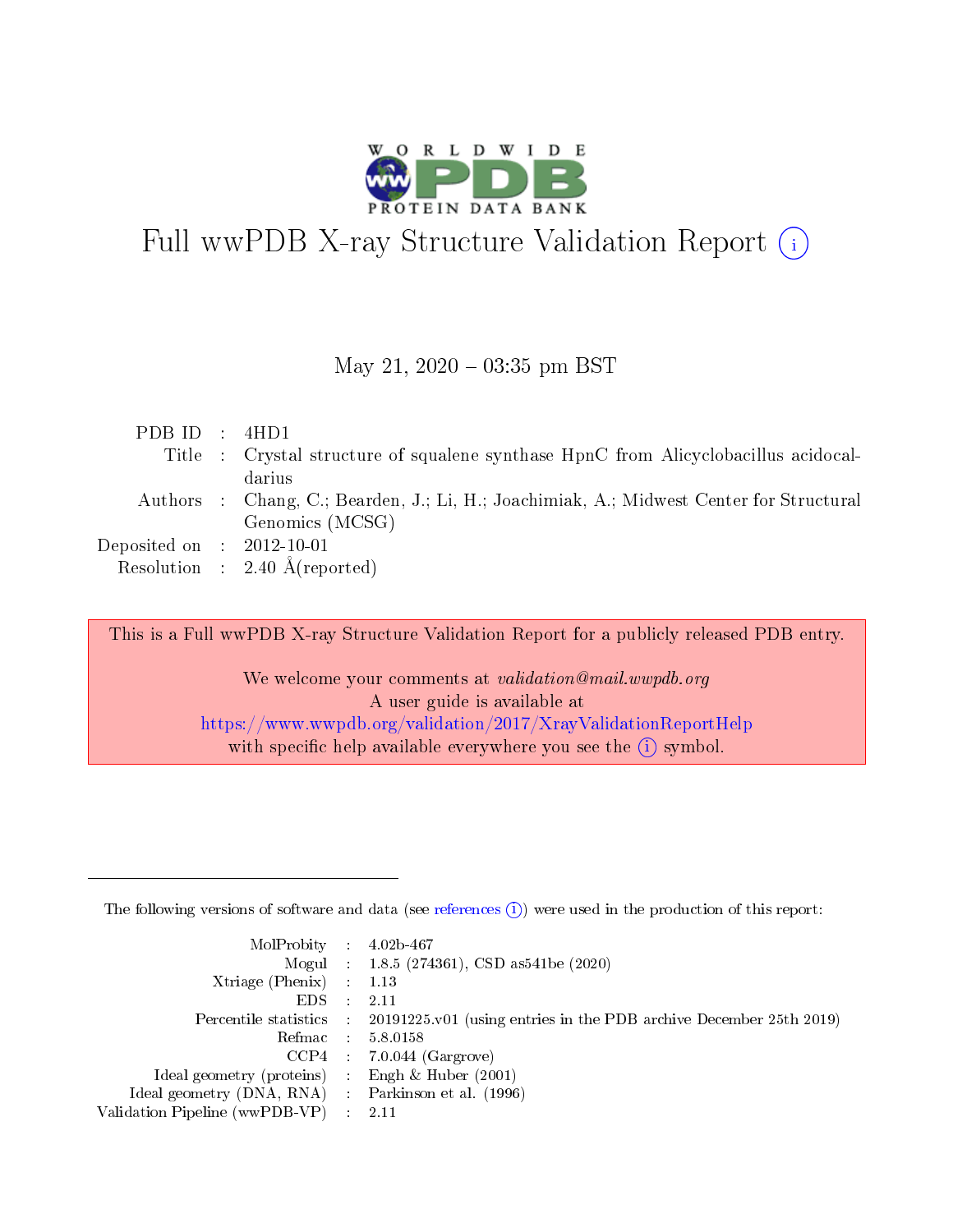# 1 [O](https://www.wwpdb.org/validation/2017/XrayValidationReportHelp#overall_quality)verall quality at a glance  $(i)$

The following experimental techniques were used to determine the structure: X-RAY DIFFRACTION

The reported resolution of this entry is 2.40 Å.

Percentile scores (ranging between 0-100) for global validation metrics of the entry are shown in the following graphic. The table shows the number of entries on which the scores are based.



| Metric                | Whole archive<br>$(\#\text{Entries})$ | Similar resolution<br>$(\#\text{Entries},\,\text{resolution}\,\,\text{range}(\textup{\AA}))$ |  |  |
|-----------------------|---------------------------------------|----------------------------------------------------------------------------------------------|--|--|
| $R_{free}$            | 130704                                | $3907(2.40-2.40)$                                                                            |  |  |
| Clashscore            | 141614                                | $4398(2.40-2.40)$                                                                            |  |  |
| Ramachandran outliers | 138981                                | $4318(2.40-2.40)$                                                                            |  |  |
| Sidechain outliers    | 138945                                | $4319(2.40-2.40)$                                                                            |  |  |
| RSRZ outliers         | 127900                                | $3811 (2.40 - 2.40)$                                                                         |  |  |

The table below summarises the geometric issues observed across the polymeric chains and their fit to the electron density. The red, orange, yellow and green segments on the lower bar indicate the fraction of residues that contain outliers for  $>=3, 2, 1$  and 0 types of geometric quality criteria respectively. A grey segment represents the fraction of residues that are not modelled. The numeric value for each fraction is indicated below the corresponding segment, with a dot representing fractions  $\epsilon=5\%$  The upper red bar (where present) indicates the fraction of residues that have poor fit to the electron density. The numeric value is given above the bar.

| Mol | $\cap$ hain | Length | Quality of chain |     |     |
|-----|-------------|--------|------------------|-----|-----|
|     |             |        | 3%               |     |     |
|     | . .         | 294    | 79%              | 10% | 11% |

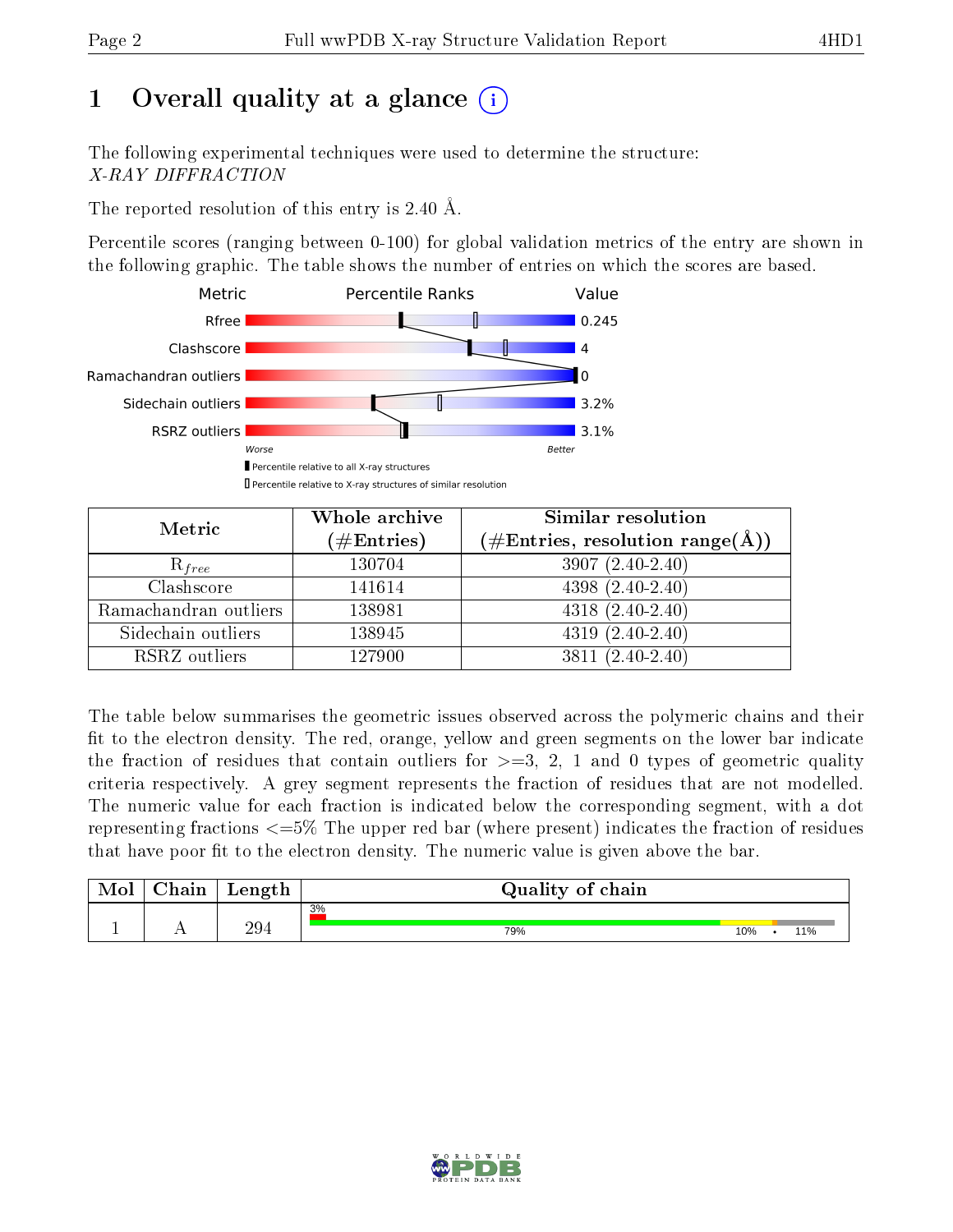# 2 Entry composition (i)

There are 3 unique types of molecules in this entry. The entry contains 2175 atoms, of which 0 are hydrogens and 0 are deuteriums.

In the tables below, the ZeroOcc column contains the number of atoms modelled with zero occupancy, the AltConf column contains the number of residues with at least one atom in alternate conformation and the Trace column contains the number of residues modelled with at most 2 atoms.

Molecule 1 is a protein called Squalene synthase HpnC.

| Mol | Chain | $\,$ Residues | Atoms                  |      |     |       |  | ZeroOcc   AltConf   Trace |  |  |
|-----|-------|---------------|------------------------|------|-----|-------|--|---------------------------|--|--|
|     | . .   | 263           | $\text{Total}$<br>9197 | 1327 | 402 | . 387 |  | Sе                        |  |  |

There are 3 discrepancies between the modelled and reference sequences:

| ∋hain |                 | Residue   Modelled | Actual          | Comment        | <b>Reference</b>   |
|-------|-----------------|--------------------|-----------------|----------------|--------------------|
|       | $\sim$ $\prime$ | SER                | $\sim$          | EXPRESSION TAG | <b>IINP C8WSG3</b> |
|       | $\sim$          |                    | $\qquad \qquad$ | EXPRESSION TAG | . UNP C8WSG3       |
|       |                 |                    |                 | EXPRESSION TAG | . IINP C8WSG3      |

• Molecule 2 is SULFATE ION (three-letter code: SO4) (formula:  $O_4S$ ).



|  | $Mol$   Chain   Residues | Atoms |  |  | $ZeroOcc \mid AltConf$ |  |
|--|--------------------------|-------|--|--|------------------------|--|
|  |                          | Total |  |  |                        |  |

Molecule 3 is water.

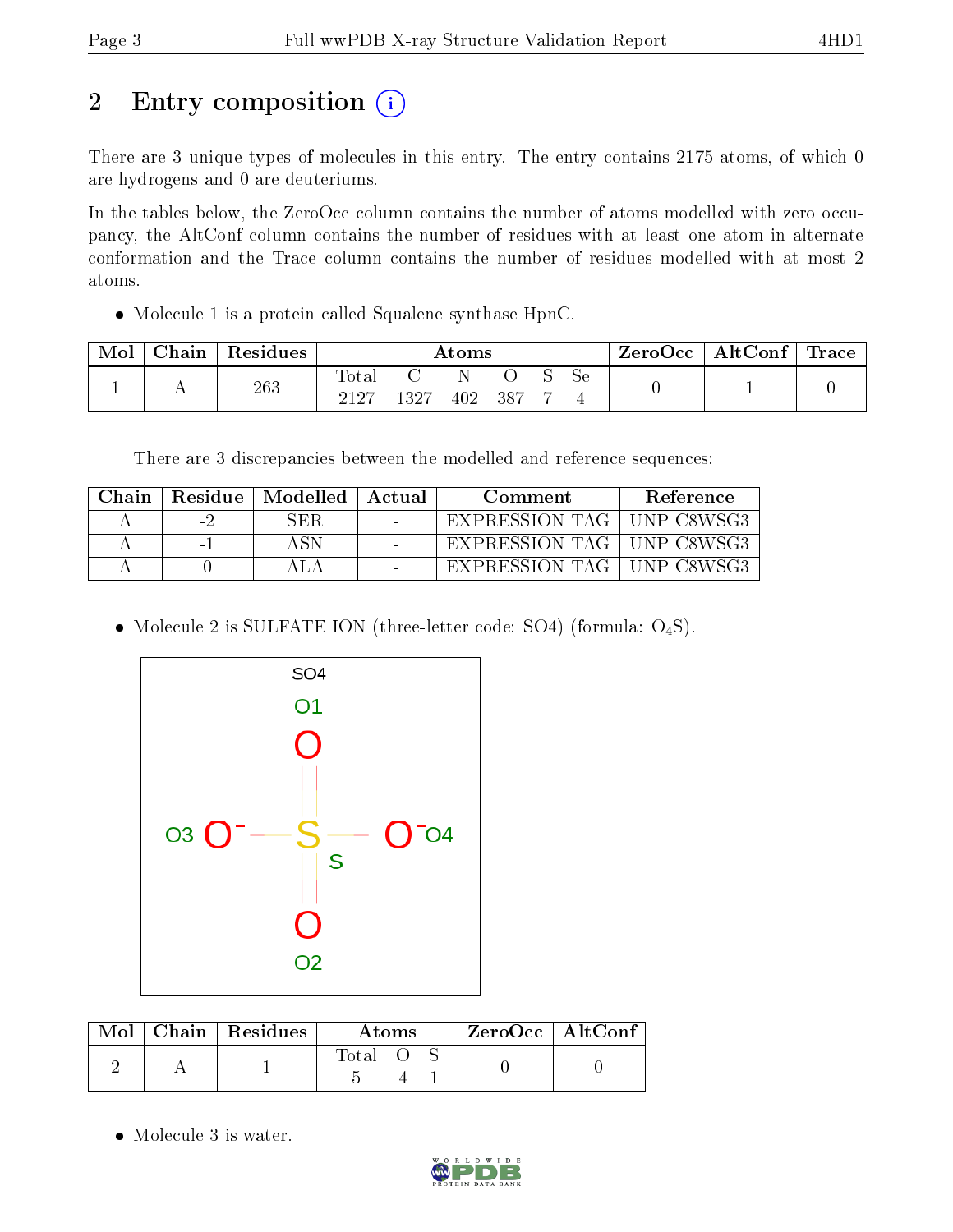|  | $\text{Mol}$   Chain   Residues | Atoms | ZeroOcc   AltConf |  |
|--|---------------------------------|-------|-------------------|--|
|  |                                 | Total |                   |  |

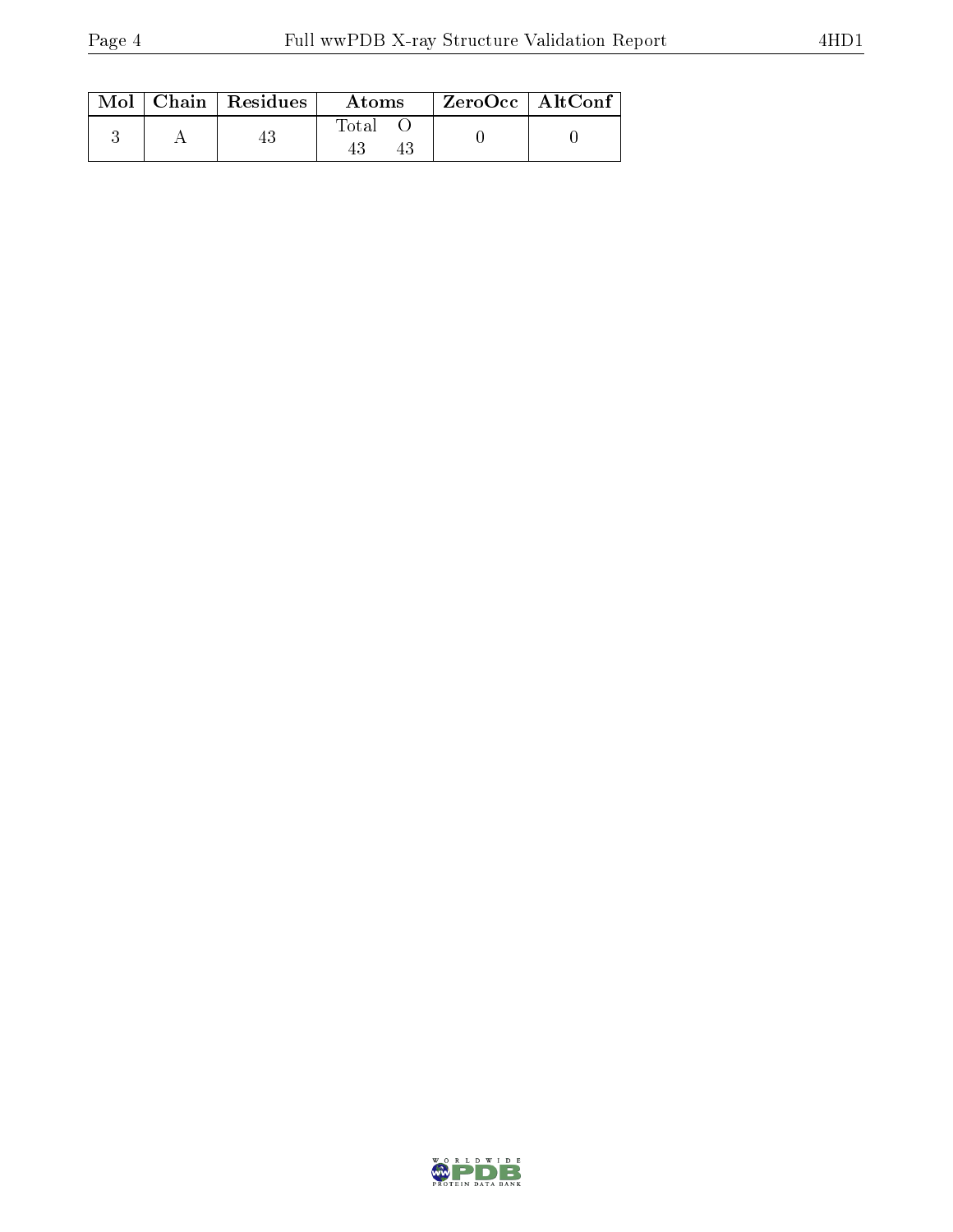## 3 Residue-property plots  $(i)$

These plots are drawn for all protein, RNA and DNA chains in the entry. The first graphic for a chain summarises the proportions of the various outlier classes displayed in the second graphic. The second graphic shows the sequence view annotated by issues in geometry and electron density. Residues are color-coded according to the number of geometric quality criteria for which they contain at least one outlier: green  $= 0$ , yellow  $= 1$ , orange  $= 2$  and red  $= 3$  or more. A red dot above a residue indicates a poor fit to the electron density (RSRZ  $> 2$ ). Stretches of 2 or more consecutive residues without any outlier are shown as a green connector. Residues present in the sample, but not in the model, are shown in grey.



• Molecule 1: Squalene synthase HpnC

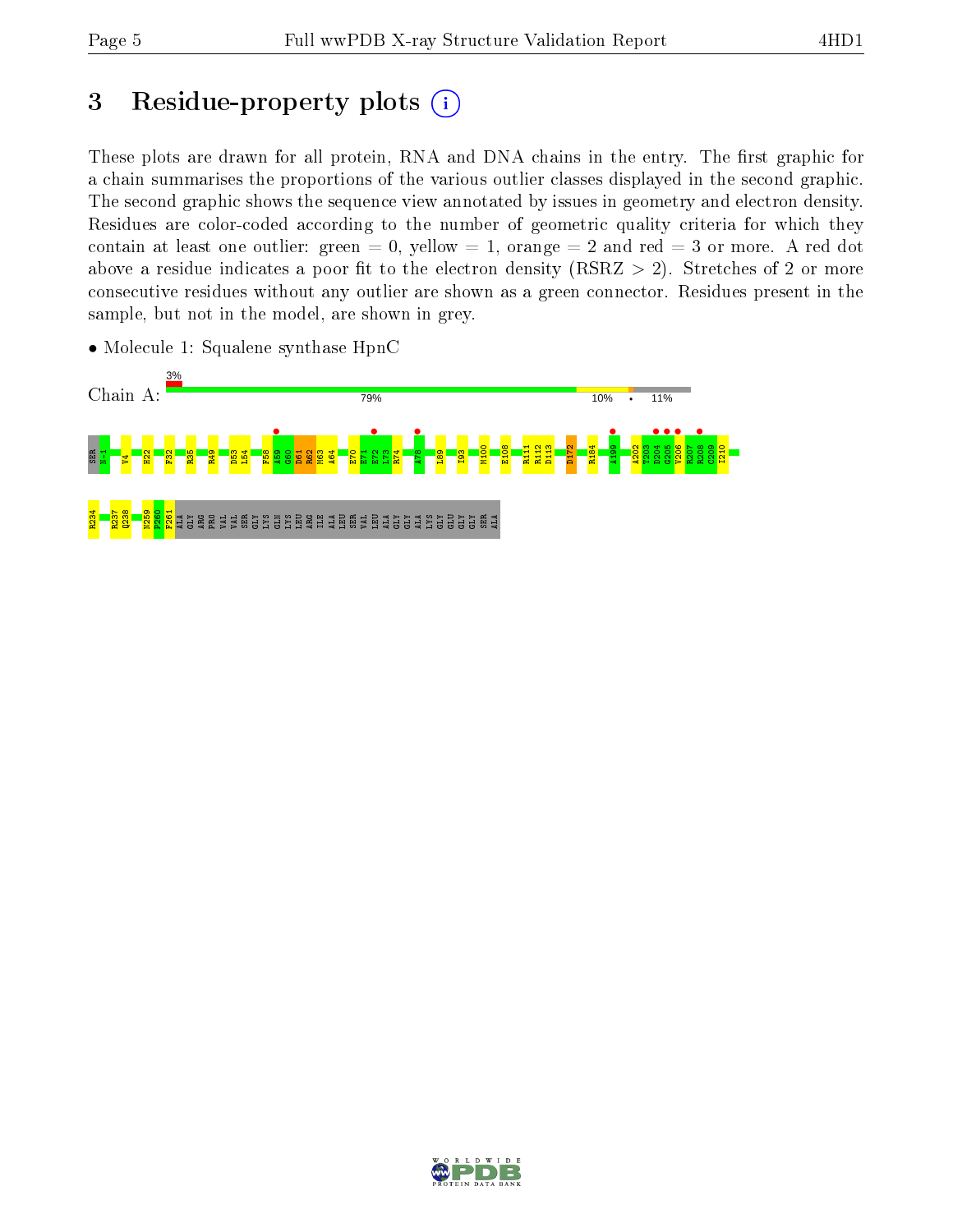### 4 Data and refinement statistics  $(i)$

| Property                                                                | Value                                              | Source     |
|-------------------------------------------------------------------------|----------------------------------------------------|------------|
| Space group                                                             | P 61 2 2                                           | Depositor  |
| Cell constants                                                          | 124.80Å<br>124.80Å<br>$95.04\text{\AA}$            |            |
| a, b, c, $\alpha$ , $\beta$ , $\gamma$                                  | $90.00^\circ$<br>$90.00^\circ$<br>$120.00^{\circ}$ | Depositor  |
| Resolution $(A)$                                                        | $33.69 - 2.40$                                     | Depositor  |
|                                                                         | $33.69 - 2.40$                                     | <b>EDS</b> |
| % Data completeness                                                     | $97.1(33.69-2.40)$                                 | Depositor  |
| (in resolution range)                                                   | $97.3(33.69-2.40)$                                 | <b>EDS</b> |
| $R_{merge}$                                                             | $0.07\,$                                           | Depositor  |
| $\mathrm{R}_{sym}$                                                      | (Not available)                                    | Depositor  |
| $\langle I/\sigma(I) \rangle^{-1}$                                      | $3.28$ (at $2.39\text{\AA}$ )                      | Xtriage    |
| Refinement program                                                      | <b>REFMAC 5.6.0117</b>                             | Depositor  |
|                                                                         | 0.198,<br>0.247                                    | Depositor  |
| $R, R_{free}$                                                           | 0.199,<br>0.245                                    | DCC        |
| $\mathcal{R}_{free}$ test set                                           | 866 reflections $(5.07\%)$                         | wwPDB-VP   |
| Wilson B-factor $(A^2)$                                                 | 58.4                                               | Xtriage    |
| Anisotropy                                                              | 0.077                                              | Xtriage    |
| Bulk solvent $k_{sol}(\mathrm{e}/\mathrm{A}^3),\,B_{sol}(\mathrm{A}^2)$ | $0.34$ , 47.6                                      | <b>EDS</b> |
| L-test for twinning <sup>2</sup>                                        | $< L >$ = 0.50, $< L^2 >$ = 0.33                   | Xtriage    |
| Estimated twinning fraction                                             | No twinning to report.                             | Xtriage    |
| $F_o, F_c$ correlation                                                  | $0.96\,$                                           | <b>EDS</b> |
| Total number of atoms                                                   | $2175\,$                                           | wwPDB-VP   |
| Average B, all atoms $(A^2)$                                            | 79.0                                               | wwPDB-VP   |

Xtriage's analysis on translational NCS is as follows: The largest off-origin peak in the Patterson function is  $7.17\%$  of the height of the origin peak. No significant pseudotranslation is detected.

<sup>&</sup>lt;sup>2</sup>Theoretical values of  $\langle |L| \rangle$ ,  $\langle L^2 \rangle$  for acentric reflections are 0.5, 0.333 respectively for untwinned datasets, and 0.375, 0.2 for perfectly twinned datasets.



<span id="page-5-1"></span><span id="page-5-0"></span><sup>1</sup> Intensities estimated from amplitudes.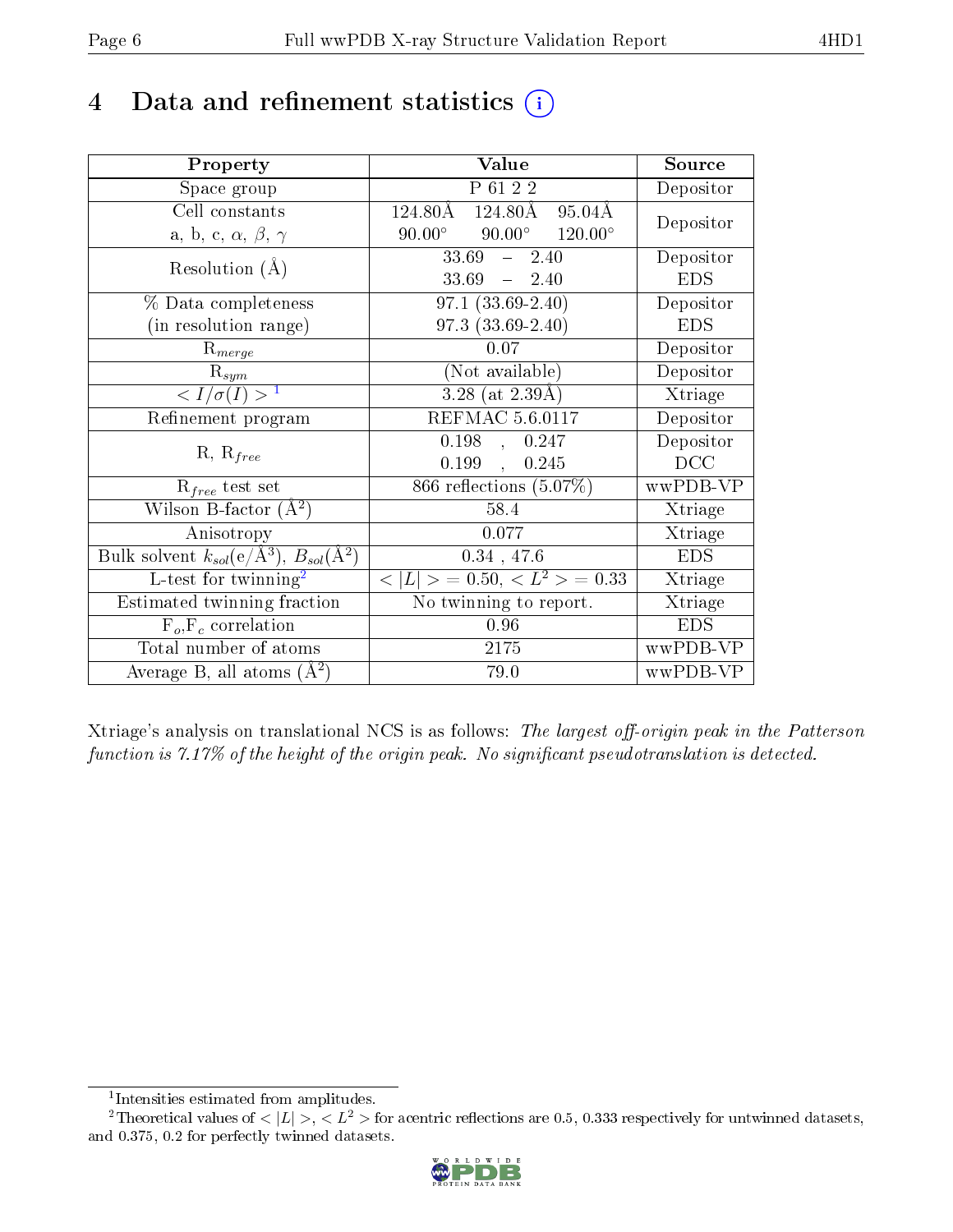# 5 Model quality  $(i)$

### 5.1 Standard geometry  $\overline{()}$

Bond lengths and bond angles in the following residue types are not validated in this section: SO4

The Z score for a bond length (or angle) is the number of standard deviations the observed value is removed from the expected value. A bond length (or angle) with  $|Z| > 5$  is considered an outlier worth inspection. RMSZ is the root-mean-square of all Z scores of the bond lengths (or angles).

| $Mol$   Chain |      | Bond lengths                    | Bond angles |                                                                    |  |
|---------------|------|---------------------------------|-------------|--------------------------------------------------------------------|--|
|               |      | RMSZ $ #Z  > 5$ RMSZ $ #Z  > 5$ |             |                                                                    |  |
|               | 0.45 | 0/2164                          | 0.53        | $\begin{array}{c} \begin{array}{c} \end{array} \end{array}$ 0/2917 |  |

There are no bond length outliers.

There are no bond angle outliers.

There are no chirality outliers.

There are no planarity outliers.

#### 5.2 Too-close contacts  $(i)$

In the following table, the Non-H and H(model) columns list the number of non-hydrogen atoms and hydrogen atoms in the chain respectively. The H(added) column lists the number of hydrogen atoms added and optimized by MolProbity. The Clashes column lists the number of clashes within the asymmetric unit, whereas Symm-Clashes lists symmetry related clashes.

| Mol |      |      | Chain   Non-H   H(model)   H(added)   Clashes   Symm-Clashes |
|-----|------|------|--------------------------------------------------------------|
|     | 9197 | շրցը |                                                              |
|     |      |      |                                                              |
|     |      |      |                                                              |
|     |      |      |                                                              |

The all-atom clashscore is defined as the number of clashes found per 1000 atoms (including hydrogen atoms). The all-atom clashscore for this structure is 4.

All (16) close contacts within the same asymmetric unit are listed below, sorted by their clash magnitude.

| Atom-2                                         |                        | Interatomic    | Clash         |
|------------------------------------------------|------------------------|----------------|---------------|
| Atom-1                                         |                        | distance $(A)$ | overlap $(A)$ |
| $1 \cdot A \cdot 74 \cdot A \cdot G \cdot H A$ | $1:$ A $:100:$ MSE HE2 | -82            |               |

Continued on next page...

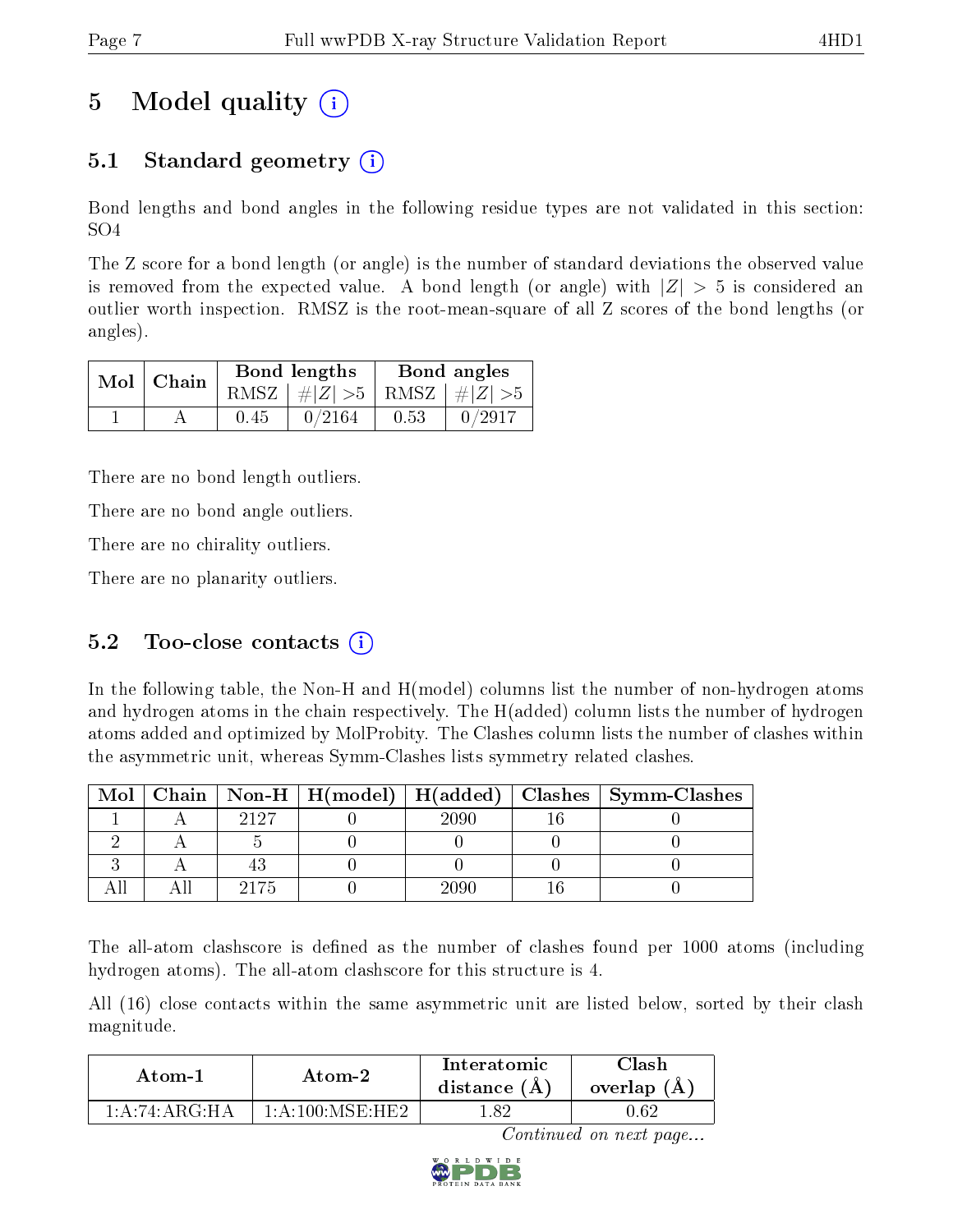|                     |                     | Interatomic    | Clash         |
|---------------------|---------------------|----------------|---------------|
| Atom-1              | Atom-2              | distance $(A)$ | overlap $(A)$ |
| 1: A:89:LEU:O       | 1: A:93:ILE: HG12   | 2.02           | 0.60          |
| 1: A: 108: GLU:O    | 1:A:112:ARG:HG2     | 2.06           | 0.56          |
| 1: A:63: MSE: HE1   | 1:A:111:ARG:HD3     | 1.91           | 0.53          |
| 1: A:70: GLU:O      | 1: A:74: ARG: HG3   | 2.10           | 0.52          |
| 1: A:206:VAL:O      | 1: A:210: ILE: HG12 | 2.16           | 0.46          |
| 1: A: 172: ASP: OD2 | 1:A:261:PHE:HA      | 2.17           | 0.44          |
| 1:A:32:PHE:HB2      | 1:A:238:GLN:OE1     | 2.19           | 0.42          |
| 1: A:32: PHE:O      | 1:A:234:ARG:HD2     | 2.20           | 0.41          |
| 1: A:54:LEU:O       | 1: A:62: ARG:HD3    | 2.19           | 0.41          |
| 1:A:202:ALA:HB2     | 1: A:259: ASN:OD1   | 2.20           | 0.41          |
| 1:A:22:HIS:CG       | 1: A:49: ARG: HG3   | 2.55           | 0.41          |
| 1:A:74:ARG:HA       | 1: A:100: MSE:CE    | 2.49           | 0.41          |
| 1:A:61:ASP:HB2      | 1:A:64:ALA:HB3      | 2.01           | 0.41          |
| 1: A: 53: ASP:O     | $1: A:58:$ PHE:HB2  | 2.21           | 0.41          |
| 1: A:32:PHE:CE1     | 1:A:237:ARG:HB3     | 2.56           | 0.40          |

Continued from previous page...

There are no symmetry-related clashes.

#### 5.3 Torsion angles  $(i)$

#### 5.3.1 Protein backbone  $(i)$

In the following table, the Percentiles column shows the percent Ramachandran outliers of the chain as a percentile score with respect to all X-ray entries followed by that with respect to entries of similar resolution.

The Analysed column shows the number of residues for which the backbone conformation was analysed, and the total number of residues.

| Mol   Chain | Analysed                               | Favoured   Allowed   Outliers   Percentiles |  |                         |  |
|-------------|----------------------------------------|---------------------------------------------|--|-------------------------|--|
|             | $262/294(89\%)$   256 (98\%)   6 (2\%) |                                             |  | $\vert$ 100 100 $\vert$ |  |

There are no Ramachandran outliers to report.

#### 5.3.2 Protein sidechains (i)

In the following table, the Percentiles column shows the percent sidechain outliers of the chain as a percentile score with respect to all X-ray entries followed by that with respect to entries of similar resolution.

The Analysed column shows the number of residues for which the sidechain conformation was

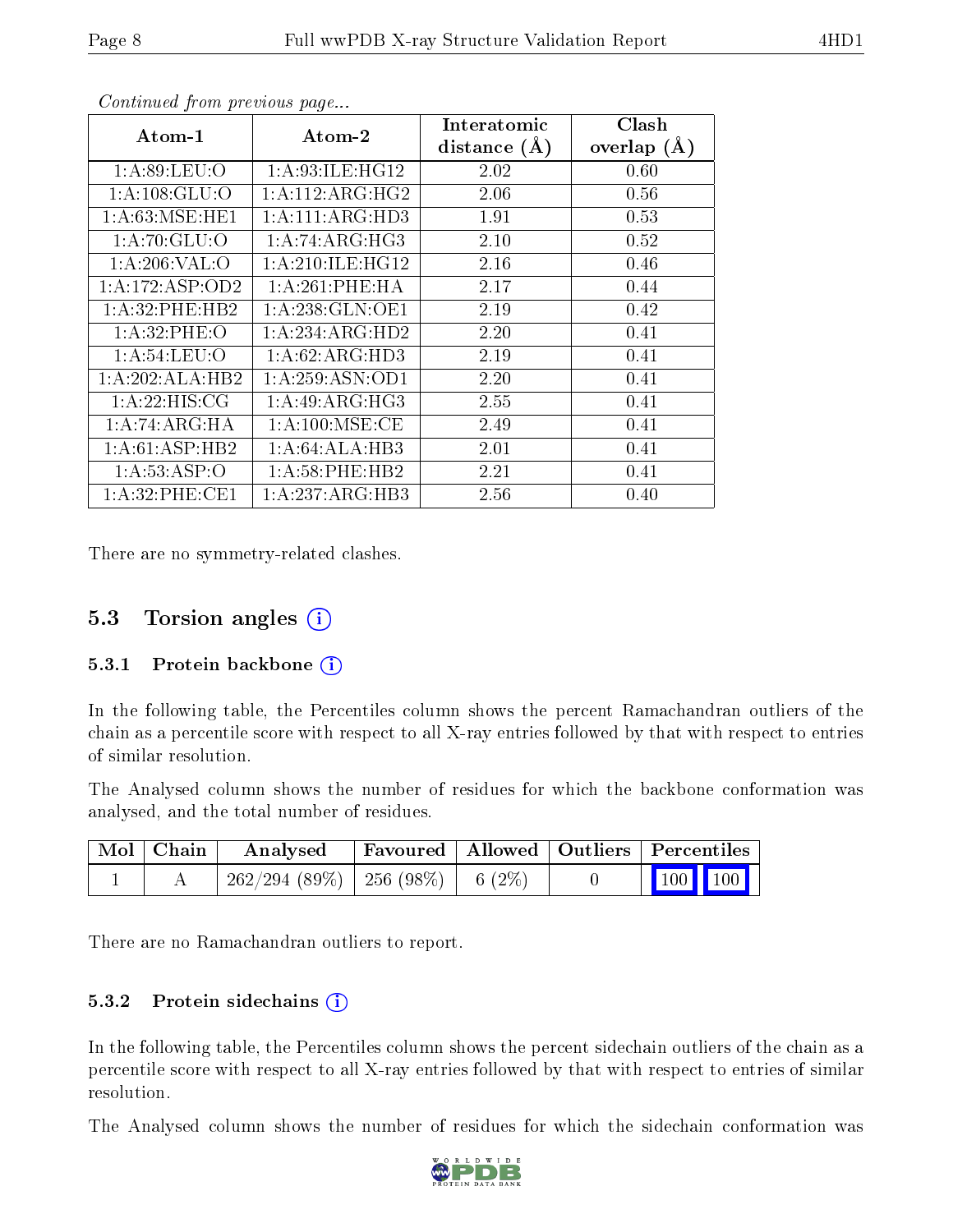| analysed, and the total number of residues. |  |  |  |  |  |  |
|---------------------------------------------|--|--|--|--|--|--|
|---------------------------------------------|--|--|--|--|--|--|

| Mol   Chain | $\bf{Analysed}$ | Rotameric   Outliers   Percentiles |       |  |
|-------------|-----------------|------------------------------------|-------|--|
|             |                 |                                    | 34 53 |  |

All (8) residues with a non-rotameric sidechain are listed below:

| Mol | Chain | Res    | <b>Type</b> |
|-----|-------|--------|-------------|
| 1   |       |        | <b>VAL</b>  |
| 1   | А     | 35     | $\rm{ARG}$  |
| 1   | А     | 61     | <b>ASP</b>  |
| 1   | А     | 62     | $\rm{ARG}$  |
| 1   | А     | 113    | <b>ASP</b>  |
| 1   | А     | 172    | <b>ASP</b>  |
|     |       | 184[A] | $\rm{ARG}$  |
|     |       | 184    | $\rm{ARG}$  |

Some sidechains can be flipped to improve hydrogen bonding and reduce clashes. All (1) such sidechains are listed below:

| MoL | Chain | Res | vpe |
|-----|-------|-----|-----|
|     |       |     |     |

#### 5.3.3 RNA (i)

There are no RNA molecules in this entry.

#### 5.4 Non-standard residues in protein, DNA, RNA chains  $(i)$

There are no non-standard protein/DNA/RNA residues in this entry.

#### 5.5 Carbohydrates  $(i)$

There are no carbohydrates in this entry.

#### 5.6 Ligand geometry  $(i)$

1 ligand is modelled in this entry.

In the following table, the Counts columns list the number of bonds (or angles) for which Mogul statistics could be retrieved, the number of bonds (or angles) that are observed in the model and the number of bonds (or angles) that are defined in the Chemical Component Dictionary. The

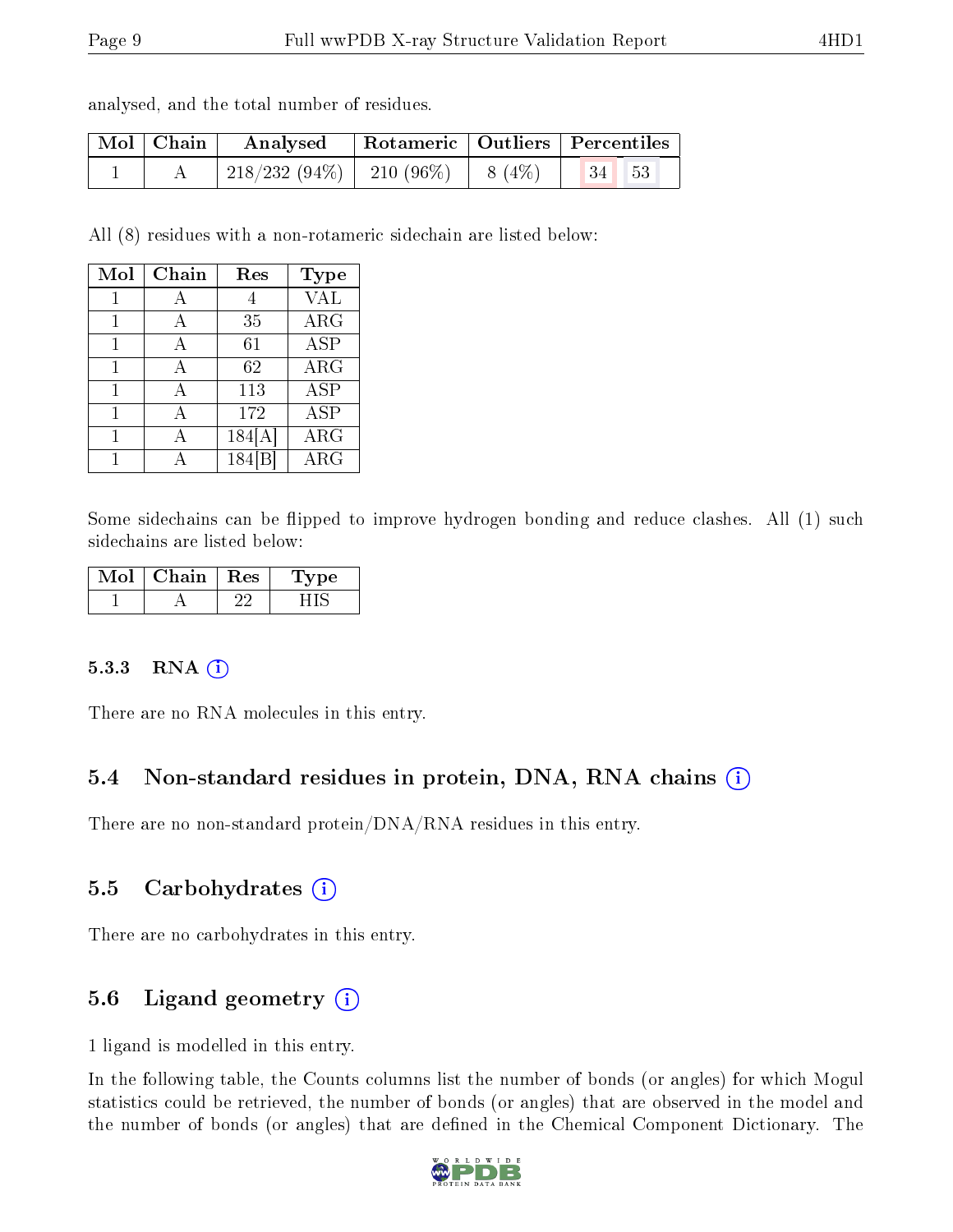Link column lists molecule types, if any, to which the group is linked. The Z score for a bond length (or angle) is the number of standard deviations the observed value is removed from the expected value. A bond length (or angle) with  $|Z| > 2$  is considered an outlier worth inspection. RMSZ is the root-mean-square of all Z scores of the bond lengths (or angles).

| Mol | Type            | $\mid$ Chain $\mid$ Res |     | Link                     | Bond lengths |          |                                   | Bond angles |      |           |
|-----|-----------------|-------------------------|-----|--------------------------|--------------|----------|-----------------------------------|-------------|------|-----------|
|     |                 |                         |     |                          | Counts       | $RMSZ +$ | $\left  \#Z \right  > 2$   Counts |             | RMSZ | $\pm  Z $ |
|     | SO <sub>4</sub> |                         | 301 | $\overline{\phantom{a}}$ | 4.4.4        | 0.52     |                                   | 6.6.6       | 0.51 |           |

There are no bond length outliers.

There are no bond angle outliers.

There are no chirality outliers.

There are no torsion outliers.

There are no ring outliers.

No monomer is involved in short contacts.

### 5.7 [O](https://www.wwpdb.org/validation/2017/XrayValidationReportHelp#nonstandard_residues_and_ligands)ther polymers  $(i)$

There are no such residues in this entry.

#### 5.8 Polymer linkage issues (i)

There are no chain breaks in this entry.

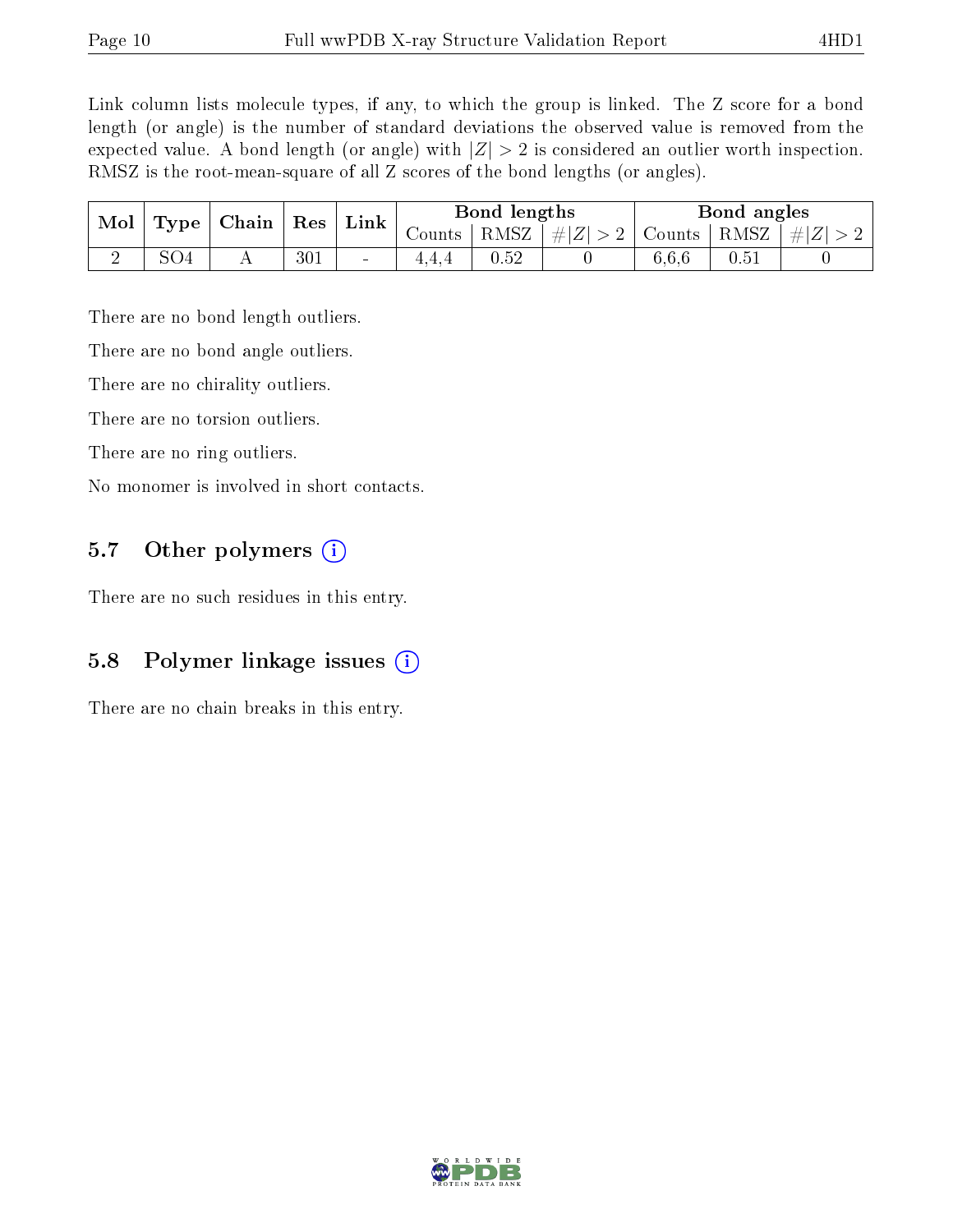### 6 Fit of model and data  $\left( \cdot \right)$

### 6.1 Protein, DNA and RNA chains (i)

In the following table, the column labelled  $#RSRZ>2'$  contains the number (and percentage) of RSRZ outliers, followed by percent RSRZ outliers for the chain as percentile scores relative to all X-ray entries and entries of similar resolution. The OWAB column contains the minimum, median,  $95<sup>th</sup>$  percentile and maximum values of the occupancy-weighted average B-factor per residue. The column labelled  $Q < 0.9$  lists the number of (and percentage) of residues with an average occupancy less than 0.9.

| Mol   Chain | Analysed $ \langle \text{RSRZ}\rangle $ | $\rm \#RSRZ{>}2$                             | $\rm{OWAB}(\rm{\AA}^2)$ $\mid$ Q<0.9 $\mid$ |  |
|-------------|-----------------------------------------|----------------------------------------------|---------------------------------------------|--|
|             | 259/294 (88%)   $-0.06$                 | $\vert 8 (3\%) 49 47 49, 74, 120, 257 \vert$ |                                             |  |

All (8) RSRZ outliers are listed below:

| Mol | $Chain$ | $\operatorname{Res}% \left( \mathcal{N}\right) \equiv\operatorname{Res}(\mathcal{N}_{0},\mathcal{N}_{0})$ | Type       | <b>RSRZ</b> |
|-----|---------|-----------------------------------------------------------------------------------------------------------|------------|-------------|
| 1   | А       | 59                                                                                                        | <b>ALA</b> | 3.3         |
| 1   | А       | 208                                                                                                       | ARG        | 3.0         |
|     |         | 204                                                                                                       | ASP        | 2.9         |
| 1   | А       | 72                                                                                                        | <b>GLU</b> | 2.7         |
| 1   |         | 205                                                                                                       | <b>GLY</b> | 2.6         |
| 1   |         | 199                                                                                                       | ALA        | 2.5         |
|     |         | 78                                                                                                        | ALA        | 2.3         |
|     |         | 206                                                                                                       | VAL        | 2.3         |

#### 6.2 Non-standard residues in protein, DNA, RNA chains  $(i)$

There are no non-standard protein/DNA/RNA residues in this entry.

#### 6.3 Carbohydrates (i)

There are no carbohydrates in this entry.

#### 6.4 Ligands  $(i)$

In the following table, the Atoms column lists the number of modelled atoms in the group and the number defined in the chemical component dictionary. The B-factors column lists the minimum, median,  $95<sup>th</sup>$  percentile and maximum values of B factors of atoms in the group. The column labelled  $Q< 0.9$ ' lists the number of atoms with occupancy less than 0.9.